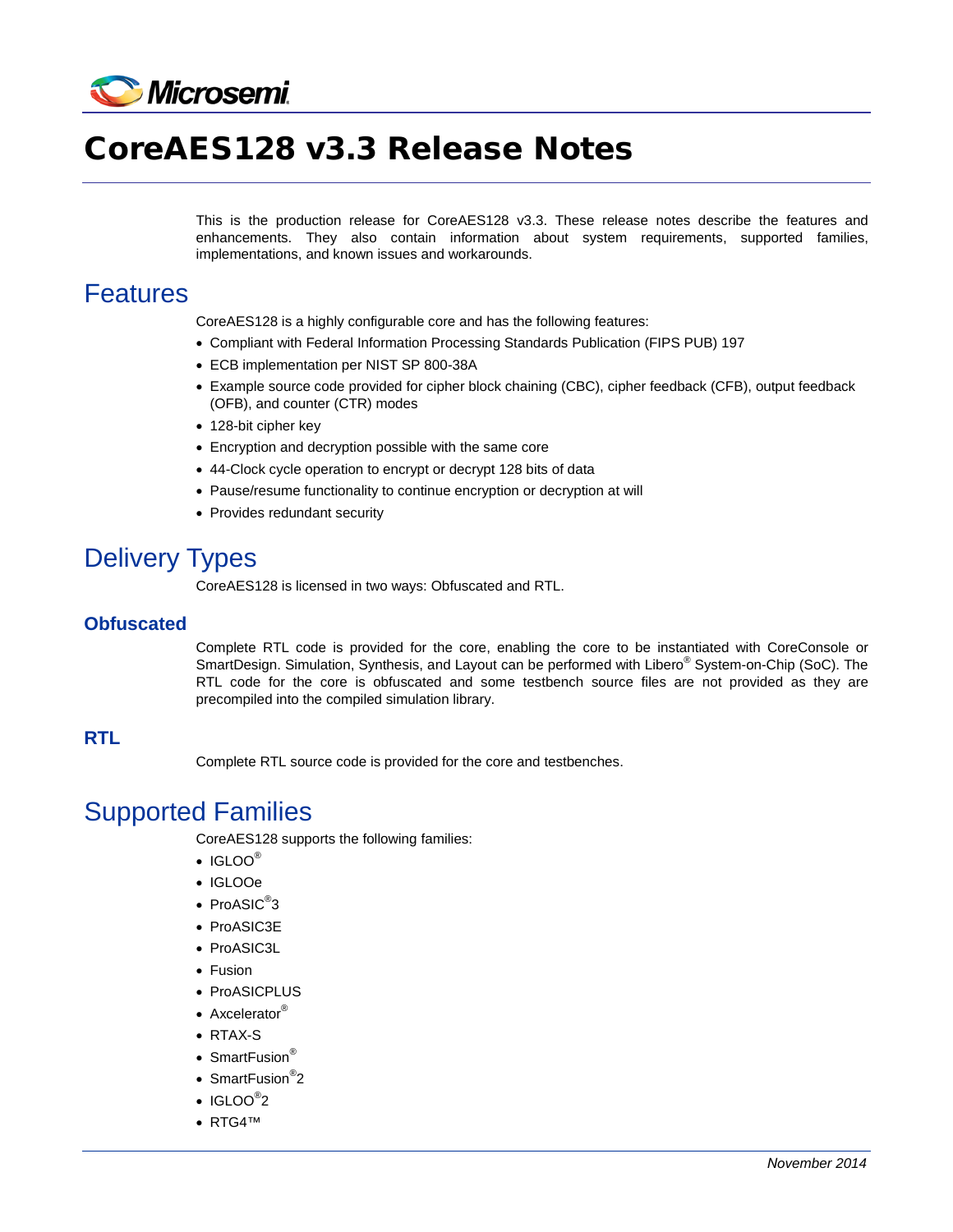

## Supported Tool Flows

This version of the core requires the following tools:

- Libero IDE v8.4 or Libero SoC v10
- CoreConsole v1.4 (optional)

## <span id="page-1-0"></span>Installation Instructions

The CoreAES128 CPZ file can be installed using SmartDesign or CoreConsole.

### **Libero SoC/SmartDesign Instructions**

Within Libero SoC, click **Add Core** in the Catalog to locate and install a local CPZ file, or use the automatic web update feature in Libero SoC. Once the CPZ file is installed in Libero SoC, the core can be instantiated, configured, and generated within SmartDesign for inclusion in your Libero SoC project.

For the RTL release version of the core, the FlexLM license must be installed and Libero SoC restarted before the core can be configured and generated within SmartDesign. Refer to the Libero SoC online help for instructions about core installation and licensing.

### **Documentation**

This release contains a copy of the CoreAES128 handbook. The CoreAES128 handbook describes the core functionality, gives step-by-step instructions on how to simulate, synthesize, and place-and-route this core, and provides implementation suggestions. The documentation can be viewed by right-clicking the Core Selection window in CoreConsole after the core has been installed.

For updates and additional information about the software, devices, and hardware, refer to the [Intellectual](http://www.microsemi.com/products/fpga-soc/design-resources/ip-cores)  [Property pages](http://www.microsemi.com/products/fpga-soc/design-resources/ip-cores) on the Microsemi web site

### Supported Test Environments

CoreAES128 supports the following test environments:

- VHDL user testbench
- Verilog user testbench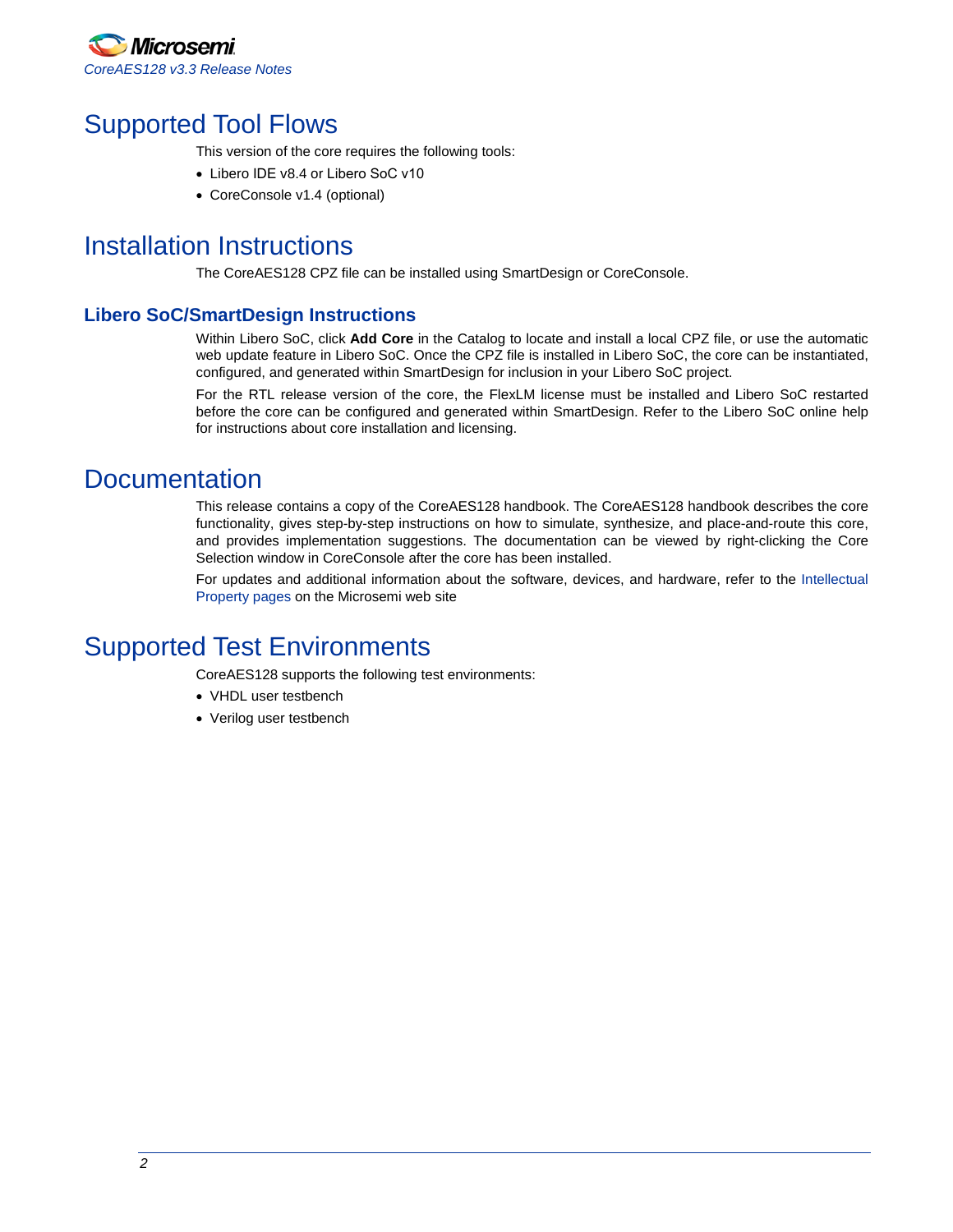

## Release History

[Table 1](#page-2-0) provides the release history of CoreAES128.

| <b>Version</b> | Date              | <b>Changes</b>                                                                   |
|----------------|-------------------|----------------------------------------------------------------------------------|
| 3.3            | November 2014     | Added support for RTG4.                                                          |
| 3.2            | February 2014     | Added support for IGLOO2.                                                        |
| 3.1            | December 2012     | Added support for SmartFusion and SmartFusion2.                                  |
| 3.0            | February 2009     | Added a generic/parameter FAMILY to select specific RAM type for each family.    |
|                |                   | Added a generic/parameter CFG_MODE to configure only Encryption/Decryption mode. |
| 2.1            | January 2005      | Added support for ProASIC3 and ProASIC3E devices.                                |
| 2.0            | <b>March 2003</b> | First production release of the core.                                            |

<span id="page-2-0"></span>**Table 1** Release History of CoreAES128

## Resolved Issues in the v3.3 Release

There are no resolved issues with the CoreAES128 v3.3 release.

## Resolved Issues in the v3.2 Release

There are no resolved issues with the CoreAES128 v3.2 release.

#### **Table 2** Resolved SARs in CoreAES128 v3.2 Release

| <b>SAR</b> | <b>Description</b>                                   |
|------------|------------------------------------------------------|
| 54754      | Installation<br>Jpdated<br>∟Instructions<br>section. |

## Resolved Issues in the v3.1 Release

There are no resolved issues with the CoreAES128 v3.1 release.

## Resolved Issues in the v3.0 Release

There are no resolved issues with the CoreAES128 v3.0 release.

## Known Issues and Workarounds

There are no known issues or workarounds with the CoreAES128 v3.3 release.